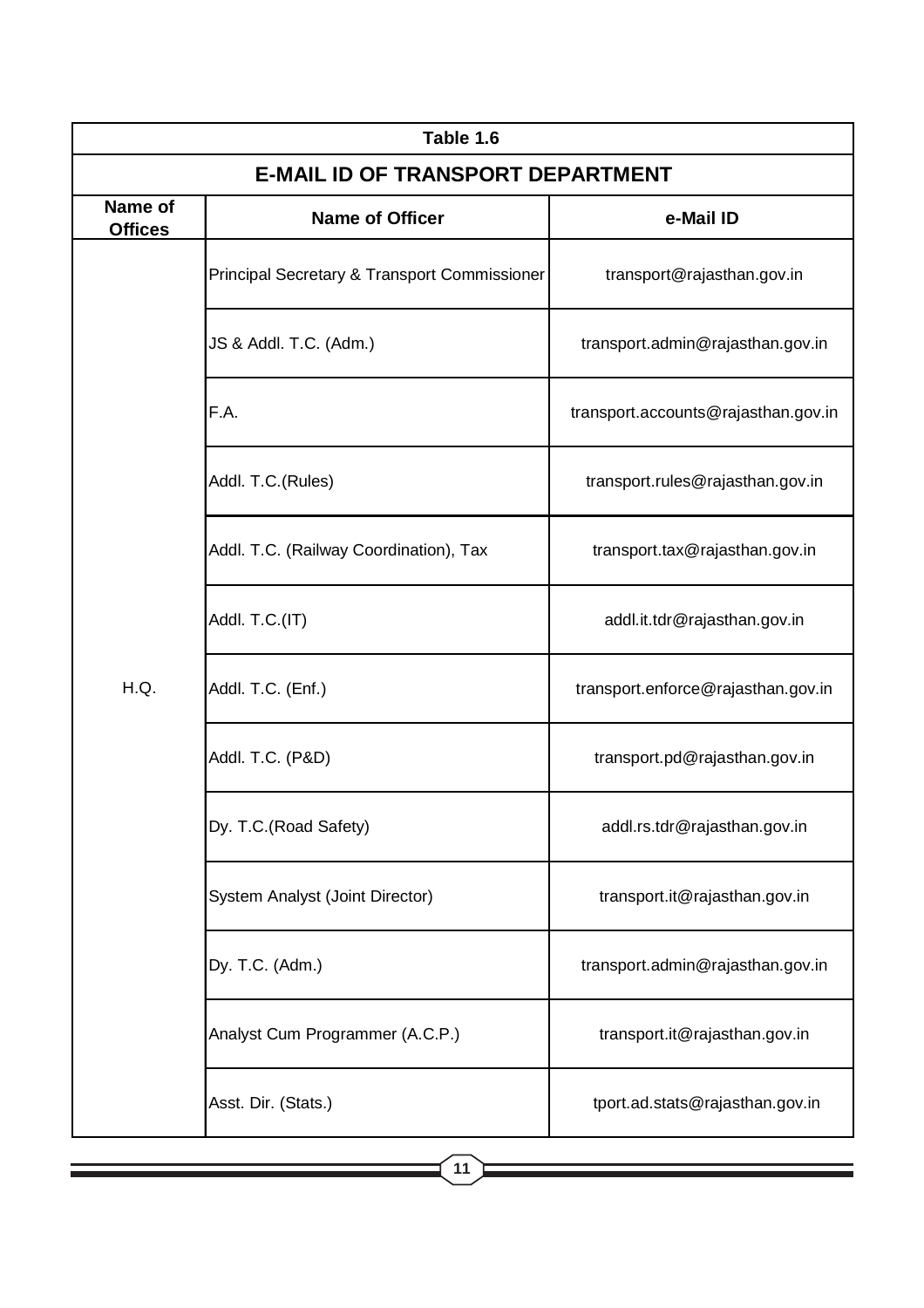| Table 1.6 (Contd.)                       |                                                    |                                        |  |  |
|------------------------------------------|----------------------------------------------------|----------------------------------------|--|--|
| <b>E-MAIL ID OF TRANSPORT DEPARTMENT</b> |                                                    |                                        |  |  |
| Name of<br><b>Offices</b>                | <b>Name of Officer</b>                             | e-Mail ID                              |  |  |
| <b>Bharatpur</b>                         | Regional Transport Office, Bharatpur               | rto.bharatpur.tport@rajasthan.gov.in   |  |  |
| <b>Bikaner</b>                           | Regional Transport Office, Bikaner                 | rto.bikaner.tport@rajasthan.gov.in     |  |  |
| Chittorgarh                              | Regional Transport Office, Chittorgarh             | rto.chittorgarh.tport@rajasthan.gov.in |  |  |
| Dausa                                    | Regional Transport Office, Dausa                   | rto.dausa.tport@rajasthan.gov.in       |  |  |
| Jaipur                                   | Regional Transport Office, Jaipur                  | rto.jaipur.tport@rajasthan.gov.in      |  |  |
| Jodhpur                                  | Regional Transport Office, Jodhpur                 | rto.jodhpur.tport@rajasthan.gov.in     |  |  |
| Kota                                     | Regional Transport Office, Kota                    | rto.kota.tport@rajasthan.gov.in        |  |  |
| Pali                                     | Regional Transport Office, Pali                    | rto.pali.tport@rajasthan.gov.in        |  |  |
| Sikar                                    | Regional Transport Office, Sikar                   | rto.sikar.tport@rajasthan.gov.in       |  |  |
| Udaipur                                  | Regional Transport Office, Udaipur                 | rto.udaipur.tport@rajasthan.gov.in     |  |  |
| Jaipur                                   | Additional Regional Transport Office,<br>Jagatpura | artojaipur.tport@rajasthan.gov.in      |  |  |
| Vidhyadhar<br>Nagar                      | District Transport Office, Vidhyadhar Nagar        | transport.rtojprn@rajasthan.gov.in     |  |  |
| Aburoad                                  | District Transport Office, Aburoad                 | dto.aburoad.tport@rajasthan.gov.in     |  |  |
| <b>Balotra</b>                           | District Transport Office, Balotra                 | dto.balotra.tport@rajasthan.gov.in     |  |  |
| <b>Banswara</b>                          | District Transport Office, Banswara                | dto.banswara.tport@rajasthan.gov.in    |  |  |
| Baran                                    | District Transport Office, Baran                   | dto.baran.tport@rajasthan.gov.in       |  |  |
| <b>Barmer</b>                            | District Transport Office, Barmer                  | dto.barmer.tport@rajasthan.gov.in      |  |  |
| <b>Beawar</b>                            | District Transport Office, Beawar                  | dto.beawar.tport@rajasthan.gov.in      |  |  |
| Bharatpur                                | District Transport Office, Bharatpur               | dto.bharatpur.tport@rajasthan.gov.in   |  |  |
| <b>Bhilwara</b>                          | District Transport Office, Bhilwara                | dto.bhilwara.tport@rajasthan.gov.in    |  |  |
| <b>Bhinmal</b>                           | District Transport Office, Bhinmal                 | dto.bhinmal.tport@rajasthan.gov.in     |  |  |
| <b>Bhiwadi</b>                           | District Transport Office, Bhiwadi                 | dto.bhiwadi.tport@rajasthan.gov.in     |  |  |
| <b>Bundi</b>                             | District Transport Office, Bundi                   | dto.bundi.tport@rajasthan.gov.in       |  |  |
| Chomu                                    | District Transport Office, Chomu                   | dto.chomu.tport@rajasthan.gov.in       |  |  |
| Churu                                    | District Transport Office, Churu                   | dto.churu.tport@rajasthan.gov.in       |  |  |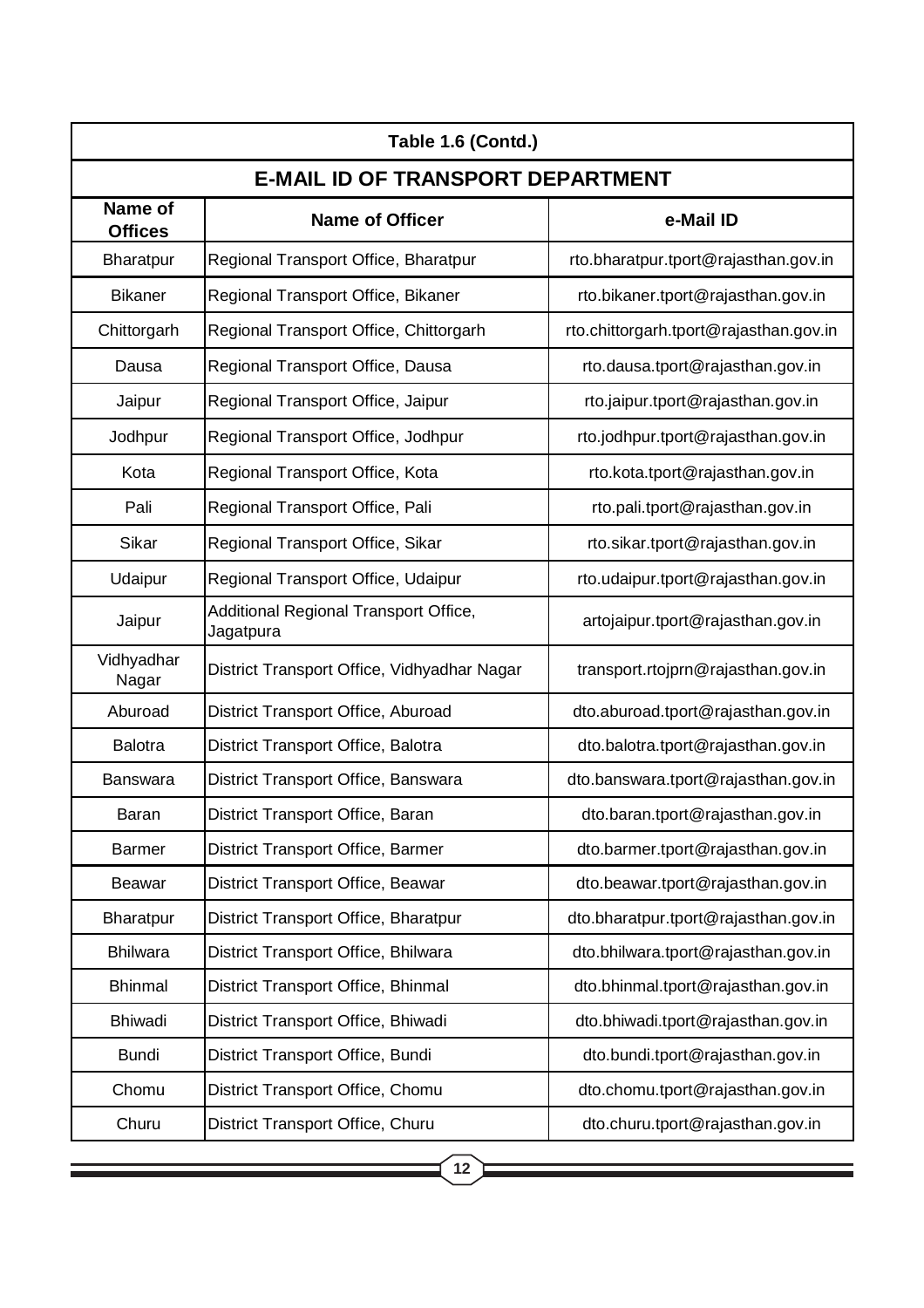| Table 1.6 (Contd.)                       |                                         |                                          |  |  |
|------------------------------------------|-----------------------------------------|------------------------------------------|--|--|
| <b>E-MAIL ID OF TRANSPORT DEPARTMENT</b> |                                         |                                          |  |  |
| Name of<br><b>Offices</b>                | <b>Name of Officer</b>                  | e-Mail ID                                |  |  |
| <b>Dholpur</b>                           | District Transport Office, Dholpur      | dto.dholpur.tport@rajasthan.gov.in       |  |  |
| Didwana                                  | District Transport Office, Didwana      | dto.didwana.tport@rajasthan.gov.in       |  |  |
| Dudu                                     | District Transport Office, Dudu         | dto.dudu.tport@rajasthan.gov.in          |  |  |
| Dungarpur                                | District Transport Office, Dungarpur    | dto.dungarpur.tport@rajasthan.gov.in     |  |  |
| Ganganagar                               | District Transport Office, Ganganagar   | dto.ganganagar.tport@rajasthan.gov.in    |  |  |
| Hanumangarh                              | District Transport Office, Hanumangarh  | dto.hanumangarh.tport@rajasthan.gov.in   |  |  |
| Jaisalmer                                | District Transport Office, Jaisalmer    | dto.jaisalmer.tport@rajasthan.gov.in     |  |  |
| Jalore                                   | District Transport Office, Jalore       | dto.jalore.tport@rajasthan.gov.in        |  |  |
| Jhalawar                                 | District Transport Office, Jhalawar     | dto.jhalawar.tport@rajasthan.gov.in      |  |  |
| Jhunjhunu                                | District Transport Office, Jhunjhunu    | dto.jhunjhunu.tport@rajasthan.gov.in     |  |  |
| Karoli                                   | District Transport Office, Karoli       | dto.karoli.tport@rajasthan.gov.in        |  |  |
| Kekri                                    | District Transport Office, Kekri        | dto.kekri.tport@rajasthan.gov.in         |  |  |
| Kishangarh                               | District Transport Office, Kishangarh   | dto.kishangarh.tport@rajasthan.gov.in    |  |  |
| Kotputli                                 | District Transport Office, Kotputli     | dto.kotputli.tport@rajasthan.gov.in      |  |  |
| Nagaur                                   | District Transport Office, Nagaur       | dto.nagaur.tport@rajasthan.gov.in        |  |  |
| Nohar                                    | District Transport Office, Nohar        | dto.nohar.tport@rajasthan.gov.in         |  |  |
| Nokha                                    | District Transport Office, Nokha        | dto.nokha.tport@rajasthan.gov.in         |  |  |
| Pratapgarh                               | District Transport Office, Pratapgarh   | dto.partapgarh.tport@rajasthan.gov.in    |  |  |
| Phalodi                                  | District Transport Office, Phalodi      | dto.phalodi.tport@rajasthan.gov.in       |  |  |
| Rajsamand                                | District Transport Office, Rajsamand    | dto.rajsamand.tport@rajasthan.gov.in     |  |  |
| Ramganjmandi                             | District Transport Office, Ramganjmandi | dto.ramganjmandi.tport@rajasthan.gov.in  |  |  |
| Ratanpur                                 | District Transport Office, Ratanpur     | dto.ratanpur.tport@rajasthan.gov.in      |  |  |
| Swaimadhopur                             | District Transport Office, Swaimadhopur | dto.sawaimadhopur.tport@rajasthan.gov.in |  |  |
| Shahjahanpur                             | District Transport Office, Shahjahanpur | dto.shahjahanpur.tport@rajasthan.gov.in  |  |  |